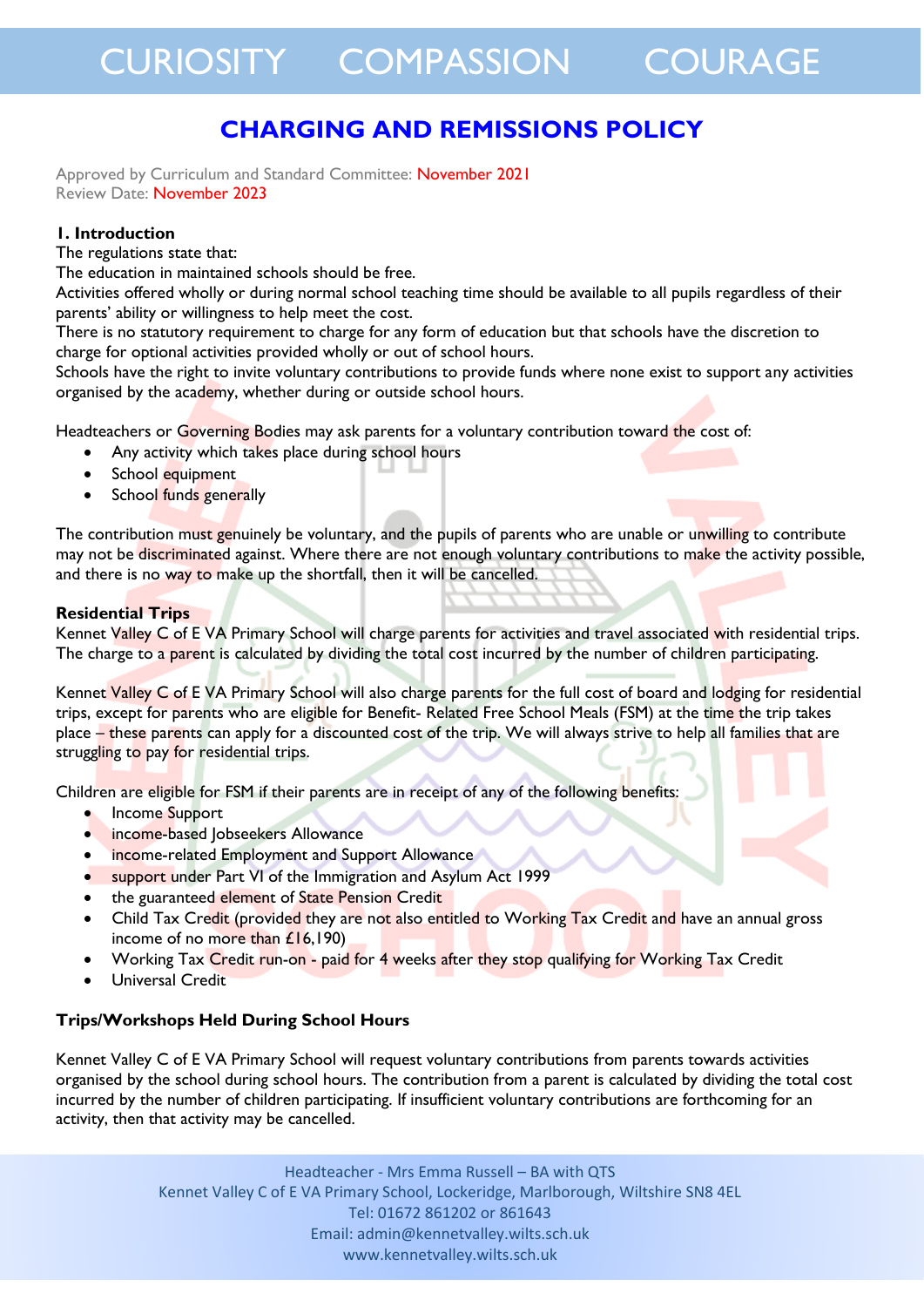## CURIOSITY COMPASSION COURAGE

#### **Instrumental Music Lessons**

Charges are made for instrumental music tuition in school, unless the tuition forms part of the National Curriculum or the syllabus for religious education, in which case a charge is not made. The charges are set by the self-employed music teachers who come into school to provide the lessons.

#### **Swimming Lessons Held During School Hours**

The school will request voluntary contributions from parents towards swimming lessons organised by Kennet Valley School during school hours. We ask for a voluntary contribution towards the cost for this activity. This includes swimming teachers, a lifeguard, and an additional member of staff to oversee one of the changing rooms. We inform parents when these lessons are to take place, and we ask parents for their written permission for their child to take part in swimming lessons.

#### **Clubs**

The school runs clubs after school and at lunchtimes for curriculum enrichment. Some of these are provided voluntarily by staff. For these there may be a charge to cover the cost of materials. For other clubs, staff are employed to provide the club. For these there will be a charge to cover the cost of the staff employed and materials used. Some sports clubs are provided by an external provider who determines the charge. In all situations, the school does not make a profit from running after school clubs.

#### **Extended School**

The school runs Breakfast Club childcare in the mornings from 8.00am to 8.50am and an After School Club which runs from 3.10pm to 5.30pm. There is a charge to cover the cost of staffing and food. Booking for these wraparound clubs will be via ParentPay, which must be booked in advance and pay for at the time of booking. Cancellations will be refunded if requested, via ParentPay up to 48hours before the booked session. Parents have signed the terms and conditions of these clubs.

Any profits that are made from this club will be used to buy equipment for the school, help to pay for educational trips out or visitors to the school and resources which will enhance the learning of the children within the whole of Kennet Valley school.

#### **Ingredients and Materials**

The school may invite voluntary contributions towards the cost of ingredients, materials, and equipment where parents have expressed the wish to have the finished product. The cost to a parent is calculated on the actual cost of the ingredients or materials.

#### **Optional Trips**

Optional trips, wholly or mainly outside of school hours, will be charged at full cost. These visits will not proceed where the full costs are not met by all those who wish to partake in the activity. The charge to a parent is calculated by dividing the total cost incurred by the number of children participating. Parents can apply for discounted cost trips. We will always strive to help all families that are struggling to pay for trips so that children do not miss these extra activities which will aid their learning within school.

#### **Paper Copies of Policies and Information on the Website**

The School will provide a paper copy of any policies or any information on the School website free of charge, on request from a parent.

With these statements in mind, it is the policy of this school:

• To request voluntary contributions from parents towards activities organised by the school during school hours